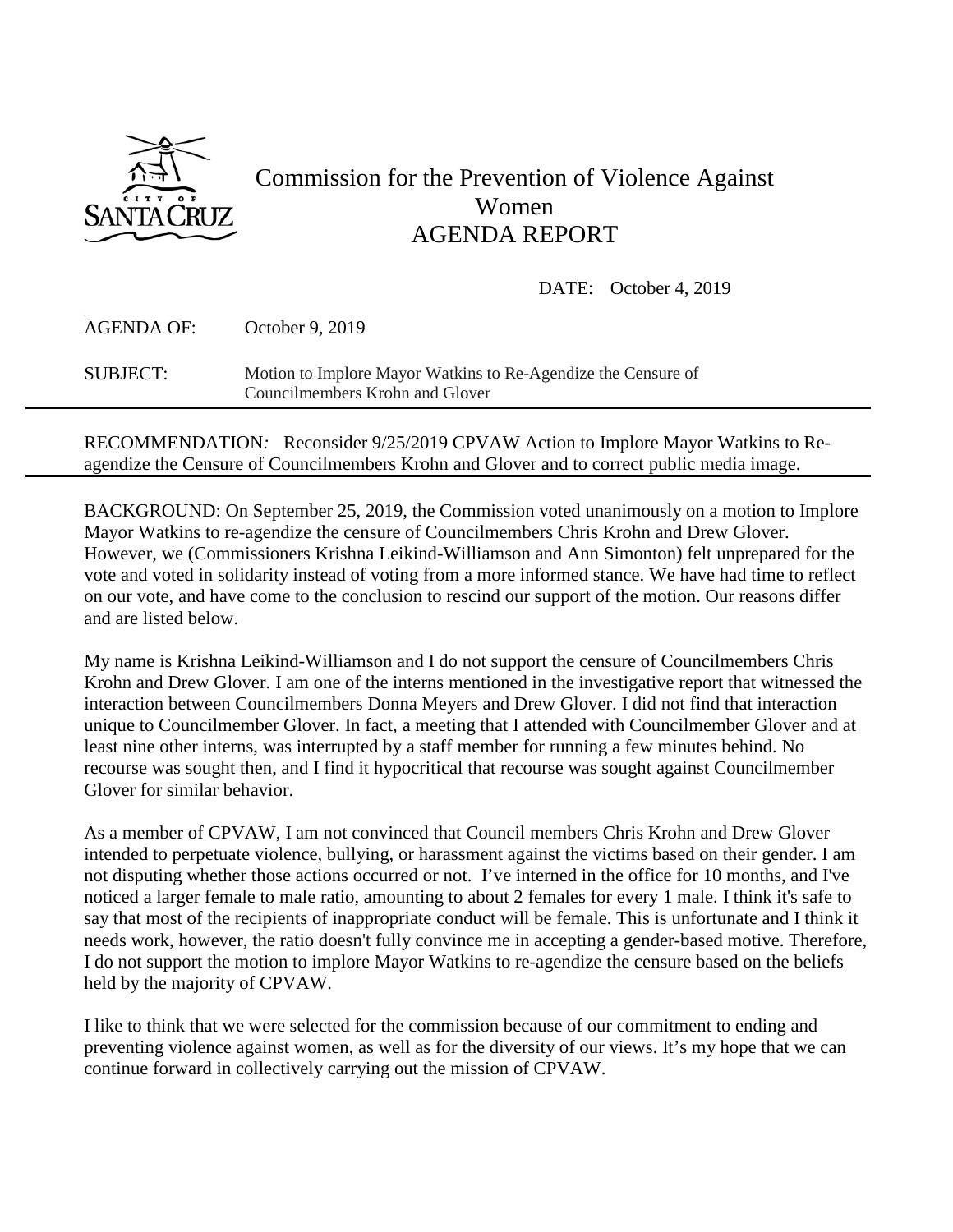My name is Ann Simonton and I do not support bringing back the censure as an agenda item for the City Council. I am especially concerned that 72 hours notice was not given to commissioners prior to the introduction of the original motion put on our agenda and then an immediate request to vote on this item. We were given no time at all to adequately prepare ourselves to understand the ramifications and context of what the re-agendizing of a public censure represents. The morning after the vote, I wrote the entire commission requesting to rescind my vote for the motion as passed. Press releases and the letter to the Mayor were sent out within hours of my request. We were given no time to properly review documents, to comment, or understand how one comments on changes they wanted. I have yet to be onboarded and this is the 9th month of serving on this Commission.

I wholeheartedly support city employees and staff to experience respect and dignity in the workplace and to find closure for past abuse. Has HR adequately trained its employees and volunteers on what to do when encountering disturbing behavior, as it arises and before problems become untenable? The city of Santa Cruz must work harder to set protective limits on workplace conduct and arm all workers to learn specific steps they can take as soon as problems occur. Behavior displayed by the City Council during its Sept. 24th, 2019 meeting confirms there is a dire need for mediation, conflict management and more to ensure they can function as an effective body for our city. Tabling the public censure and first allowing positive next steps be addressed is what I believe most Human Relations departments would suggest, given their obvious need to build bridges of commonality among the overt divisiveness displayed.

On Sept. 26th the day after the vote with CPVAW, I emailed HR questions in an attempt to inform myself if sexual harassment was indicated in any of the charges. Lisa Murphy called me at 3pm confirming there was no sexual harassment charges. At 4:00 pm I received a call from the Chair asking me why I was questioning HR.

I believe that numerous public media claims made by Chair Grossman have done enormous harm to the healing of our City Council and have been used hundreds if not thousands of times in mainstream and social media providing fodder with statements such as: *"On the night of Sept. 24, there was a proposed reprimand of the two council members on the agenda, but the victims' voices and public were silenced when a majority of the council moved to table the censure item, an unprecedented act of political manipulation."* His claim that victims did not speak or were silenced, is patently false as they were invited to speak first during the public comment section of the meeting. Some have actually stated the Commission's actions have nothing to do with the Recall effort. The context in which our Commission's actions exist need to be addressed. If CPVAW is indeed not acting to help the recall effort, why wasn't that made clear in every public media statement and in the letter to Watkins?

Grossman's op-ed, in my humble opinion, would have been much better served had he focused on the wonderful work this commission does and is aiming to do, especially the timely upcoming conference